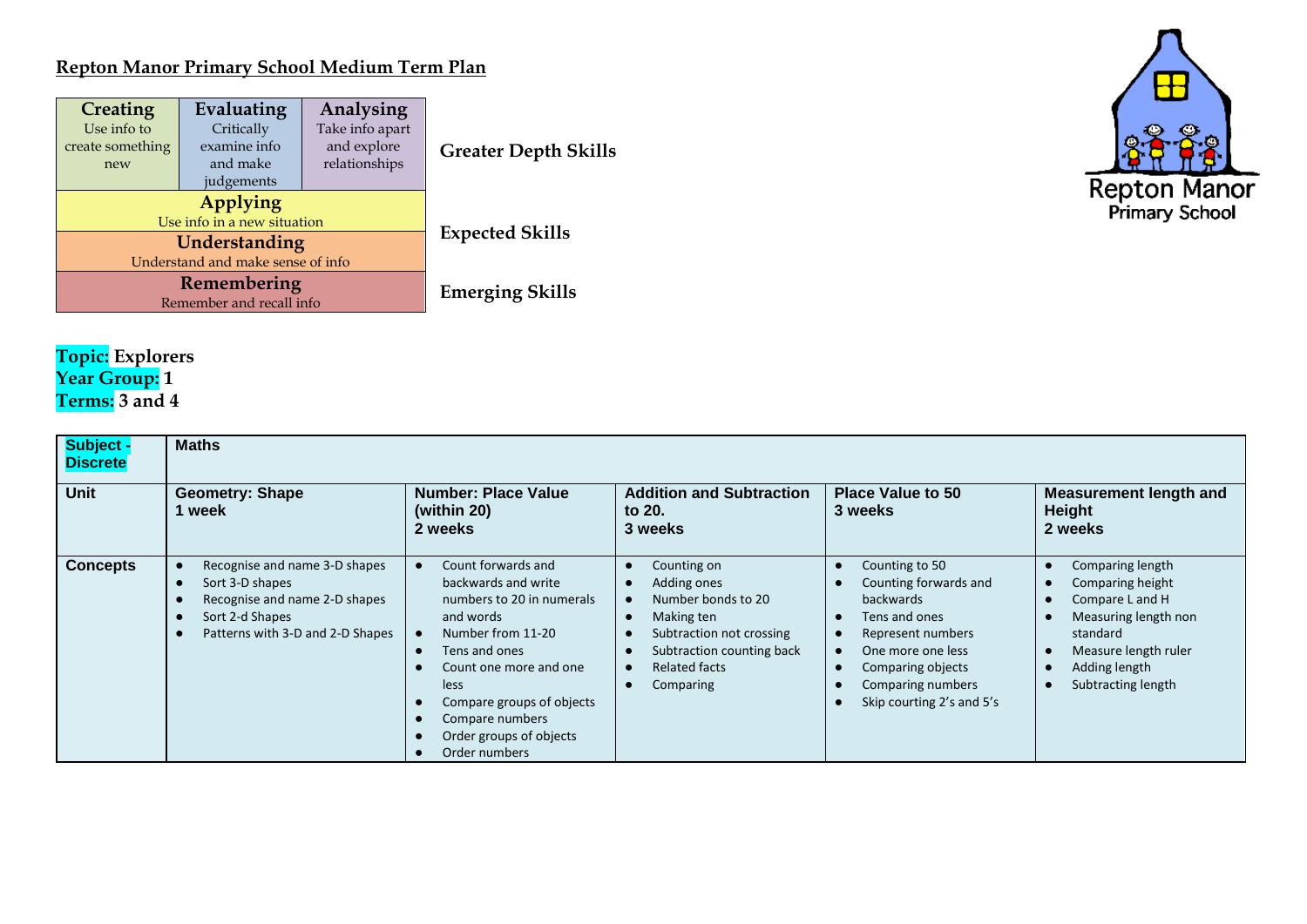| <b>Subjects -</b><br><b>Discrete</b> | <b>RE</b> | <b>MLF</b> | <b>PE - Outdoors</b>                                                                                                                                                                                                                                                                                          | <b>PE</b> - Indoors                                                                                                                                                                                                                                                                                                                                                                                  |
|--------------------------------------|-----------|------------|---------------------------------------------------------------------------------------------------------------------------------------------------------------------------------------------------------------------------------------------------------------------------------------------------------------|------------------------------------------------------------------------------------------------------------------------------------------------------------------------------------------------------------------------------------------------------------------------------------------------------------------------------------------------------------------------------------------------------|
| <b>Unit</b>                          |           |            | Attacking and defending                                                                                                                                                                                                                                                                                       | Gymnastics 1 - Travel and Shapes                                                                                                                                                                                                                                                                                                                                                                     |
|                                      |           |            | Net and Wall                                                                                                                                                                                                                                                                                                  | Gymnastics 2 - Balances and Jumps                                                                                                                                                                                                                                                                                                                                                                    |
| <b>Concepts</b>                      | $\bullet$ |            |                                                                                                                                                                                                                                                                                                               |                                                                                                                                                                                                                                                                                                                                                                                                      |
| NC<br>objectives                     |           |            | PE1/1.1a master basic movements<br>including running, jumping, throwing and<br>catching, as well as developing balance,<br>agility and co-ordination, and begin to<br>apply these in a range of activities<br>PE1/1.1b Participate in team games,<br>developing simple tactics for attacking and<br>defending | PE1/1.1 Sport & Games<br>PE1/1.1a master basic movements<br>including running, jumping, throwing and<br>catching, as well as developing balance,<br>agility and co-ordination, and begin to<br>apply these in a range of activities<br>PE1/1.1b participate in team games,<br>developing simple tactics for attacking and<br>defending<br>PE1/1.1c perform dances using simple<br>movement patterns. |

| <b>Topic</b>          | <b>Big</b>            | <b>Subject Coverage</b>                             | <b>Learning Opportunities</b>                         | <b>Objectives Covered</b>                  |
|-----------------------|-----------------------|-----------------------------------------------------|-------------------------------------------------------|--------------------------------------------|
|                       | <b>Questions</b>      | (Subject, Context)                                  |                                                       | (Copied from NC)                           |
| <b>Class Reader:</b>  | <b>BQ1: What do I</b> | <b>Reading:</b>                                     | Stunning Start: Whose house is whose? (Children to    | <b>Reading - Class text:</b>               |
| See class texts       | love about where      |                                                     | sort through the clues to match the teachers to their | <b>Country Mouse and City Mouse</b>        |
|                       | 1 live?               | Writing:                                            | houses)                                               | Home- Carson Ellis                         |
| <b>SS:</b> Walking to |                       | Descriptive piece about their locality. (Adjectives |                                                       | Town and Country (A Turnaround Book) Craig |
| Postbox to post       | T3                    | focus)                                              | PUPIL VOICE SHEETS TO BE STUCK AT FRONT OF TOPIC      | Shuttlewood                                |
| letters to            |                       |                                                     | <b>BOOKS.</b>                                         | In Every House on Every Street             |
| families              | <b>Big Answer 1-</b>  | Funny Bones- Retell journey and directions from     |                                                       | Jess Hitchman and Lili La Beleine          |
|                       | Create a me on        | children's bed to school in the style of the text.  | <b>Book Covers - Picture of their house</b>           | FunnyBones-Janet and Allan Ahlberg         |
| <b>MM:</b> Around the | the map book          | (Prepositional language and adjectives)             |                                                       |                                            |
| World Day with        |                       |                                                     | Topic:                                                |                                            |
| mini activities to    |                       | GPS:                                                | Lesson 1: (My home): Children learn about different   | WHAT SKILL DO WE WANT TO FOCUS ON?         |
| celebrate             |                       | Capital letters (for start of a sentence, places    | types of houses and think about what type of house    | Word Meaning – understanding new and       |
| diversity             |                       | and names)                                          | they live in. Then, they will draw a picture of their | complex vocabulary                         |
| Create the Art        |                       | Full stops                                          | home.                                                 | Verbal Retrieval questions as English      |
| attack UK (using      |                       | Conjunctions- and                                   |                                                       | <b>Starters</b>                            |
| blue and green        |                       | Word Classes (Adjectives, nouns, bossy verbs)       | Lesson 2: (My home) Use google earth to find their    | Verbal Inference and Prediction whilst     |
| collage on the        |                       | Suffixes- ing, ed, er and est where no change is    | home and learn their addresses. Post your house       | reading aloud.                             |
| playground.           |                       | needed in the root words                            | drawing from last lesson and send it in the post with | Who, What, Where, When, Why questions      |
| Parents add           |                       | Geography:                                          | their hand written address on.                        |                                            |
| pieces to create      |                       | Exploring our local area.                           |                                                       | <b>Storytelling</b>                        |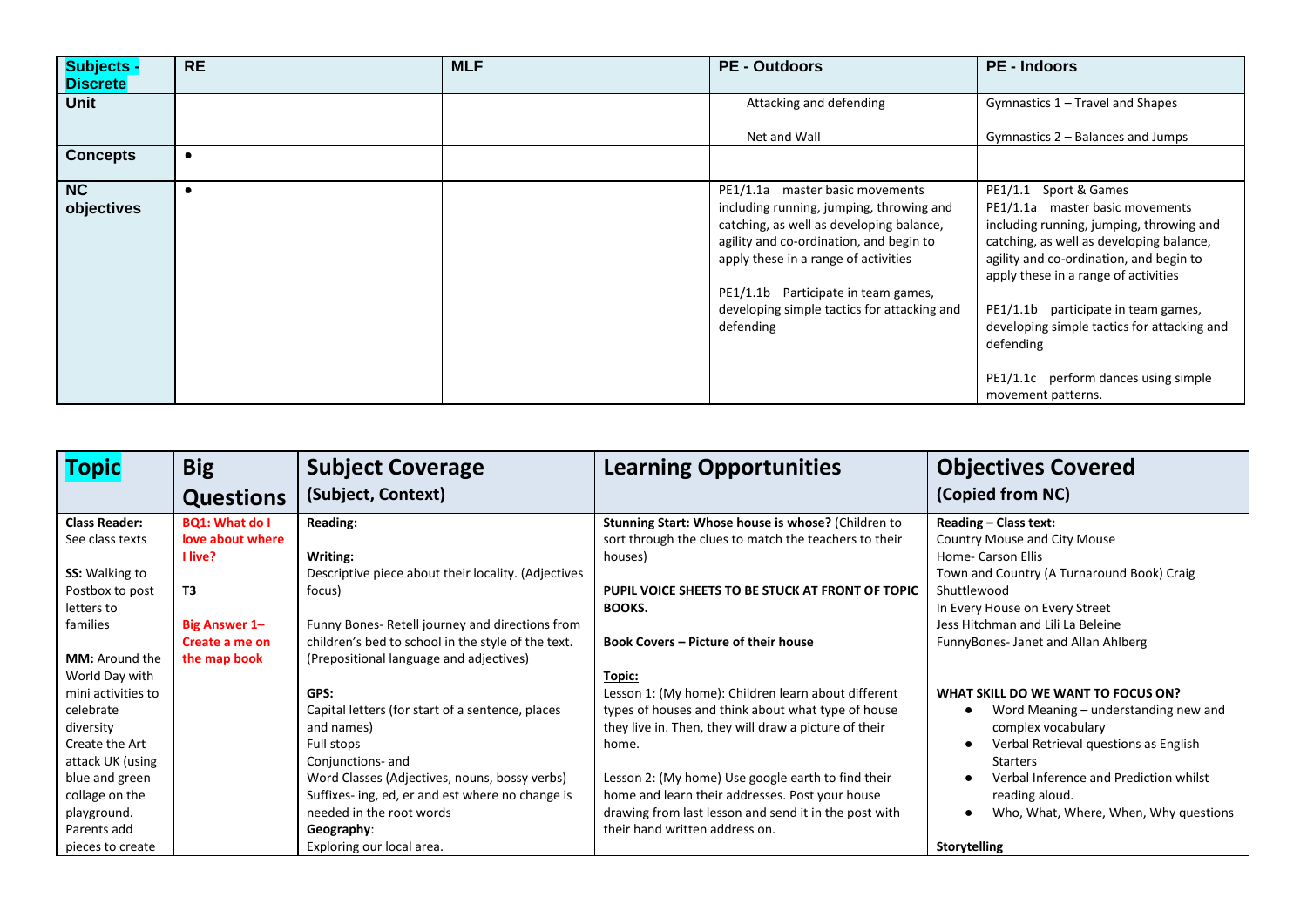| the United                                     | Countries of the UK                              | Lesson 3: Lesson 3: (My home): Children to learn about                                                   | Using the personal pronoun 'I.'<br>$\bullet$                                               |
|------------------------------------------------|--------------------------------------------------|----------------------------------------------------------------------------------------------------------|--------------------------------------------------------------------------------------------|
| Kingdom. Can                                   | <b>Capital Cities</b>                            | human features of a room and explore the features of                                                     | I form lower case letters in the correct<br>$\bullet$                                      |
| they label where                               | Physical and Human features                      | their own. Then, they will draw a floor plan of their                                                    | direction, starting and finishing in the right                                             |
| the places go?                                 | Simple Maps                                      | house using simple symbols to represent each room.                                                       | place. (cursive – kicks and flicks).                                                       |
|                                                |                                                  |                                                                                                          | I write from memory simple dictated<br>$\bullet$                                           |
| FF: ?????                                      | DT:                                              | Lesson 4: (My locality) Explore different map forms and                                                  | sentences including the words taught so                                                    |
|                                                | <b>Building structures</b>                       | then draw a map showing the journey from Waitrose                                                        | far.                                                                                       |
|                                                |                                                  |                                                                                                          |                                                                                            |
| Learning<br><b>Environment:</b>                | <b>Exploring mechanisms</b>                      | to school.                                                                                               | I can plan my writing by saying what I am<br>$\bullet$                                     |
|                                                | Exploring food and healthy eating (Diversity)    |                                                                                                          | going to write about.                                                                      |
|                                                | Science:                                         | Lesson 5: (My school) Plan a route, follow and read a<br>map of your school and find the hidden symbols. | (Build a sentence).<br>$\bullet$<br>I can read my own writing aloud so it can<br>$\bullet$ |
| <b>Role Play Area:</b><br><b>Travel Agents</b> | Plants                                           |                                                                                                          |                                                                                            |
|                                                |                                                  | Lesson 6: (My Town and county) Learn about Ashford                                                       | be heard by others and to check for sense.                                                 |
| Airport                                        |                                                  |                                                                                                          | I use 'and' to join ideas within a sentence.<br>$\bullet$                                  |
|                                                | Life Skills:                                     | being our town and Kent being our county. Chn to                                                         | I can use finger spaces between words.                                                     |
|                                                | I can recognise more detailed examples of        | learn the difference between a human and a natural                                                       | I begin to use other punctuation such as<br>$\bullet$                                      |
|                                                | information that is personal to me (e.g. where I | feature. Can they build a feature in our town in any                                                     | exclamation and question marks.                                                            |
|                                                | live, my family's names, where I go to school).  | way they like? For example, large construction, Lego,                                                    | I use a capital letter and a full stop<br>$\bullet$                                        |
|                                                | I can name places that are near and places that  | junk modelling.                                                                                          | accurately.                                                                                |
|                                                | are far away. (geography)                        |                                                                                                          | I use suffixes -ing, -ed, -er and est where<br>$\bullet$                                   |
|                                                |                                                  | Lesson 7: (My country) Children to learn about the                                                       | no change is needed in the root words.                                                     |
|                                                |                                                  | United Kingdom and find it on the map.                                                                   |                                                                                            |
|                                                |                                                  |                                                                                                          | <u>GPS</u>                                                                                 |
|                                                |                                                  | Lesson 8: (My country) Children to make a floor book                                                     | j.<br>using the spelling rule for adding -s or -es                                         |
|                                                |                                                  | template, then learn about the 4 countries that make                                                     | as the plural marker for nouns and the                                                     |
|                                                |                                                  | up the United Kingdom England-Learn and add facts to                                                     | third person singular marker for verbs                                                     |
|                                                |                                                  | lap book.                                                                                                | ii.<br>using the prefix un-                                                                |
|                                                |                                                  |                                                                                                          | iii.<br>using -ing, -ed, -er and -est where no                                             |
|                                                |                                                  | Lesson 9: (My country) Northern Island-Learn and add                                                     | change is needed in the spelling of root                                                   |
|                                                |                                                  | facts to lap book.                                                                                       | words                                                                                      |
|                                                |                                                  |                                                                                                          |                                                                                            |
|                                                |                                                  | Lesson 10: (My country) Scotland-- Learn and add facts                                                   | Geography                                                                                  |
|                                                |                                                  | to lap book.                                                                                             |                                                                                            |
|                                                |                                                  |                                                                                                          | use basic geographical vocabulary to refer<br>$\bullet$                                    |
|                                                |                                                  | Lesson 11 (My country) Wales- Learn and add facts to                                                     | to:                                                                                        |
|                                                |                                                  | lap book.                                                                                                | i.<br>key physical features, including: beach,                                             |
|                                                |                                                  |                                                                                                          | cliff, coast, forest, hill, mountain, sea,                                                 |
|                                                |                                                  | Lesson 12- My continent (Europe)                                                                         | ocean, river, soil, valley, vegetation, season                                             |
|                                                |                                                  |                                                                                                          | and weather                                                                                |
|                                                |                                                  | Lesson 13: Map on me (Big Answer)                                                                        | ii.<br>key human features, including: city, town,                                          |
|                                                |                                                  |                                                                                                          | village, factory, farm, house, office, port,                                               |
|                                                |                                                  |                                                                                                          | harbour and shop                                                                           |
|                                                |                                                  | <b>Storytelling</b>                                                                                      | use aerial photographs and plan                                                            |
|                                                |                                                  | Short descriptive piece of writing about their locality.                                                 | perspectives to recognise landmarks and                                                    |
|                                                |                                                  | Chn to learn about adjectives and senses. They will go                                                   | basic human and physical features; devise                                                  |
|                                                |                                                  | on a senses walk around their house, using 4 senses                                                      | a simple map; and use and construct basic                                                  |
|                                                |                                                  | (hear, smell, touch, hear) to describe where they live                                                   | symbols in a key                                                                           |
|                                                |                                                  | and what surrounds them. They will then plan and                                                         |                                                                                            |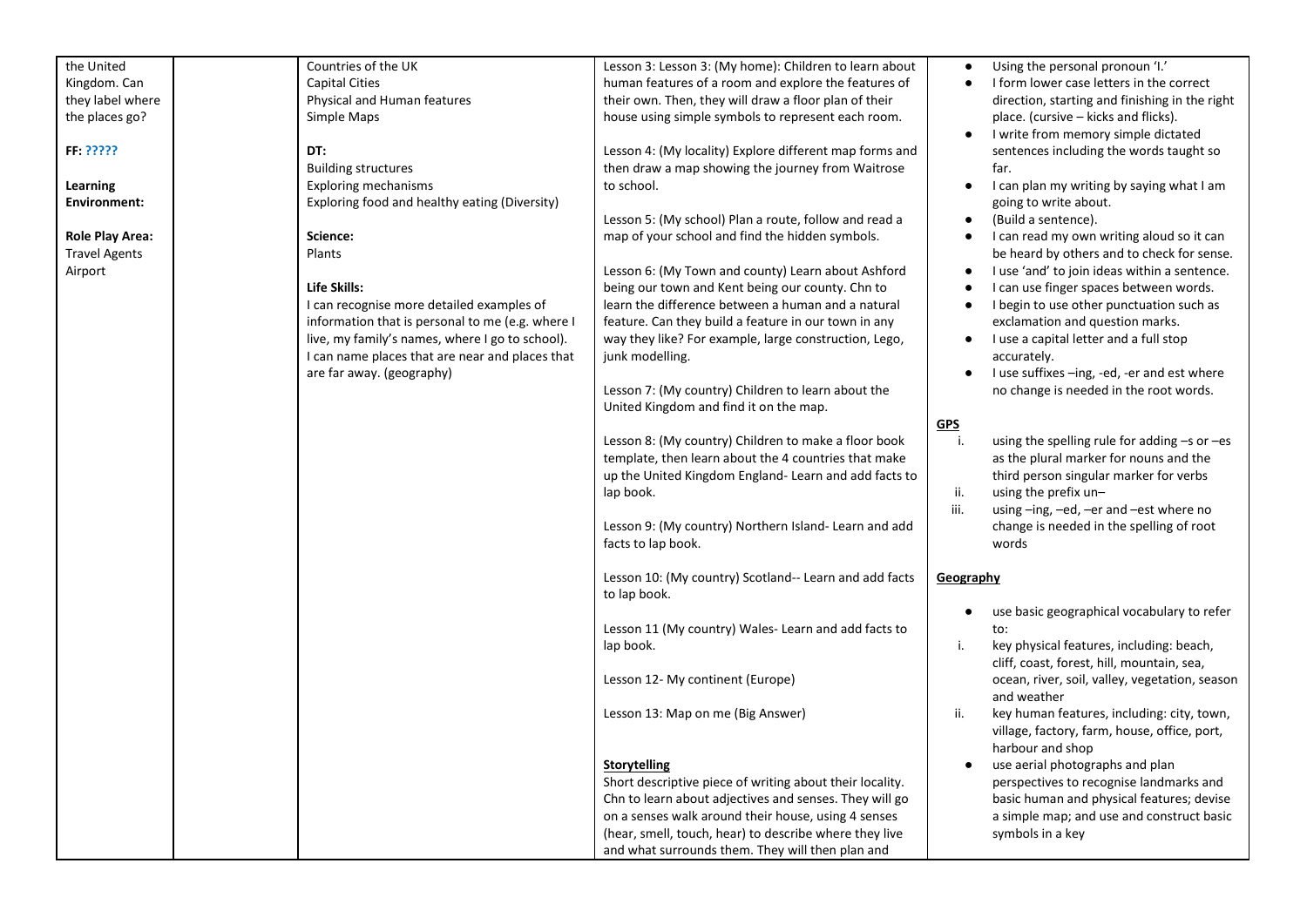|                                          |                                          | write a short descriptive piece of writing to describe<br>their locality. The children will present this in a poster<br>style. They will write their piece of writing in the same<br>of their house, then draw what surrounds their house<br>around it.<br>Journey Tale: FunnyBones- Children to hear, map, step<br>then speak the story. Chn to focus on just the opening<br>of the story and sequence and storyboard the places<br>the character's visit. They will then invent this by<br>retelling the journey from their bed to school thinking<br>about what places they pass and the order they pass<br>them in. Chn to describe each place using adjectives<br>and write in the style of the story- repeating adjectives.<br>Chn to write their journey using their invented<br>storyboard.<br>Instruction/Direction Writing- Chn to hear, map, step,<br>speak an example set of directions on how to get from<br>my house to a local beach. Chn to then plan their own<br>route to their favourite local place. They will draw a<br>storymap, then use this to complete a plot matrix to<br>plan their set of directions, Chn will learn about bossy<br>verbs and time connectives, then use these in their<br>plans. Chn to then write their set of instructions using<br>their plan. (Chn to use numbered bullet points, bossy<br>verbs, capital letters, full stops. GD stretched to include<br>an introduction and a question, adjectives, time<br>connectives and a final note of safety section to finish.<br>Big Answer 1-.<br>Create a me on the Map book | use simple fieldwork and observational<br>$\bullet$<br>skills to study the geography of their school<br>and its grounds and the key human and<br>physical features of its surrounding<br>environment.<br>use world maps, atlases and globes to<br>$\bullet$<br>identify the United Kingdom and its<br>countries, as well as the countries,<br>continents and oceans studied at this key<br>stage<br>OUTDOOR LEARNING: identify seasonal and daily<br>weather patterns in the United Kingdom and the<br>location of hot and cold areas of the world in relation<br>to the Equator and the North and South Poles<br>DT:<br>build structures, exploring how they can be<br>made stronger, stiffer and more stable<br>explore and use mechanisms, in their<br>$\bullet$<br>products.<br><u>Art</u><br>to develop a wide range of art and design<br>techniques in using colour, pattern,<br>texture, line, shape, form and space<br><b>Science - OUTDOOR LEARNING</b><br>identify and name a variety of common<br>$\bullet$<br>wild and garden plants, including<br>deciduous and evergreen trees<br>identify and describe the basic structure<br>of a variety of common flowering plants,<br>including trees |
|------------------------------------------|------------------------------------------|----------------------------------------------------------------------------------------------------------------------------------------------------------------------------------------------------------------------------------------------------------------------------------------------------------------------------------------------------------------------------------------------------------------------------------------------------------------------------------------------------------------------------------------------------------------------------------------------------------------------------------------------------------------------------------------------------------------------------------------------------------------------------------------------------------------------------------------------------------------------------------------------------------------------------------------------------------------------------------------------------------------------------------------------------------------------------------------------------------------------------------------------------------------------------------------------------------------------------------------------------------------------------------------------------------------------------------------------------------------------------------------------------------------------------------------------------------------------------------------------------------------------------------------------------------------------------|----------------------------------------------------------------------------------------------------------------------------------------------------------------------------------------------------------------------------------------------------------------------------------------------------------------------------------------------------------------------------------------------------------------------------------------------------------------------------------------------------------------------------------------------------------------------------------------------------------------------------------------------------------------------------------------------------------------------------------------------------------------------------------------------------------------------------------------------------------------------------------------------------------------------------------------------------------------------------------------------------------------------------------------------------------------------------------------------------------------------------------------------------------------------------------------------------------|
| <b>BQ2: Where on</b><br>Earth am I?      | <b>Reading:</b><br><b>Flat Stanley</b>   | Topic:                                                                                                                                                                                                                                                                                                                                                                                                                                                                                                                                                                                                                                                                                                                                                                                                                                                                                                                                                                                                                                                                                                                                                                                                                                                                                                                                                                                                                                                                                                                                                                     | Reading - Class text: Flat Stanley                                                                                                                                                                                                                                                                                                                                                                                                                                                                                                                                                                                                                                                                                                                                                                                                                                                                                                                                                                                                                                                                                                                                                                       |
|                                          | The Great Explorer: Chris Judge          | Letter arrives from Flat Stanley. He was going back<br>$\bullet$                                                                                                                                                                                                                                                                                                                                                                                                                                                                                                                                                                                                                                                                                                                                                                                                                                                                                                                                                                                                                                                                                                                                                                                                                                                                                                                                                                                                                                                                                                           | Word Meaning - understanding new and complex                                                                                                                                                                                                                                                                                                                                                                                                                                                                                                                                                                                                                                                                                                                                                                                                                                                                                                                                                                                                                                                                                                                                                             |
| Term 4,                                  | The Polar Bear Explorer Club: Alex Bell  | to visit his friend in America but got sent                                                                                                                                                                                                                                                                                                                                                                                                                                                                                                                                                                                                                                                                                                                                                                                                                                                                                                                                                                                                                                                                                                                                                                                                                                                                                                                                                                                                                                                                                                                                | vocabulary                                                                                                                                                                                                                                                                                                                                                                                                                                                                                                                                                                                                                                                                                                                                                                                                                                                                                                                                                                                                                                                                                                                                                                                               |
|                                          | The Brave Beast: Chris Judge             | somewhere else and he doesn't know where he is.                                                                                                                                                                                                                                                                                                                                                                                                                                                                                                                                                                                                                                                                                                                                                                                                                                                                                                                                                                                                                                                                                                                                                                                                                                                                                                                                                                                                                                                                                                                            | Verbal Retrieval.                                                                                                                                                                                                                                                                                                                                                                                                                                                                                                                                                                                                                                                                                                                                                                                                                                                                                                                                                                                                                                                                                                                                                                                        |
| <b>Big Answer 2:</b><br>Create their own | Writing:                                 | Can we learn about the world and he will send us<br>clues when he explores some more?                                                                                                                                                                                                                                                                                                                                                                                                                                                                                                                                                                                                                                                                                                                                                                                                                                                                                                                                                                                                                                                                                                                                                                                                                                                                                                                                                                                                                                                                                      | Practically sequencing the story<br>Verbal Inference and Prediction whilst reading aloud.                                                                                                                                                                                                                                                                                                                                                                                                                                                                                                                                                                                                                                                                                                                                                                                                                                                                                                                                                                                                                                                                                                                |
| paper Mache                              | The story of Christopher Columbus        |                                                                                                                                                                                                                                                                                                                                                                                                                                                                                                                                                                                                                                                                                                                                                                                                                                                                                                                                                                                                                                                                                                                                                                                                                                                                                                                                                                                                                                                                                                                                                                            |                                                                                                                                                                                                                                                                                                                                                                                                                                                                                                                                                                                                                                                                                                                                                                                                                                                                                                                                                                                                                                                                                                                                                                                                          |
| globe-got to put                         | Flat Stanley - Write a postcard          | How can we become a good explorer?                                                                                                                                                                                                                                                                                                                                                                                                                                                                                                                                                                                                                                                                                                                                                                                                                                                                                                                                                                                                                                                                                                                                                                                                                                                                                                                                                                                                                                                                                                                                         | <b>Storytelling</b>                                                                                                                                                                                                                                                                                                                                                                                                                                                                                                                                                                                                                                                                                                                                                                                                                                                                                                                                                                                                                                                                                                                                                                                      |
| themselves on the                        | The Brave Beast- write own Defeating the | Who is Christopher Columbus?<br>$\bullet$                                                                                                                                                                                                                                                                                                                                                                                                                                                                                                                                                                                                                                                                                                                                                                                                                                                                                                                                                                                                                                                                                                                                                                                                                                                                                                                                                                                                                                                                                                                                  |                                                                                                                                                                                                                                                                                                                                                                                                                                                                                                                                                                                                                                                                                                                                                                                                                                                                                                                                                                                                                                                                                                                                                                                                          |
| map, label the                           | monster tale                             |                                                                                                                                                                                                                                                                                                                                                                                                                                                                                                                                                                                                                                                                                                                                                                                                                                                                                                                                                                                                                                                                                                                                                                                                                                                                                                                                                                                                                                                                                                                                                                            |                                                                                                                                                                                                                                                                                                                                                                                                                                                                                                                                                                                                                                                                                                                                                                                                                                                                                                                                                                                                                                                                                                                                                                                                          |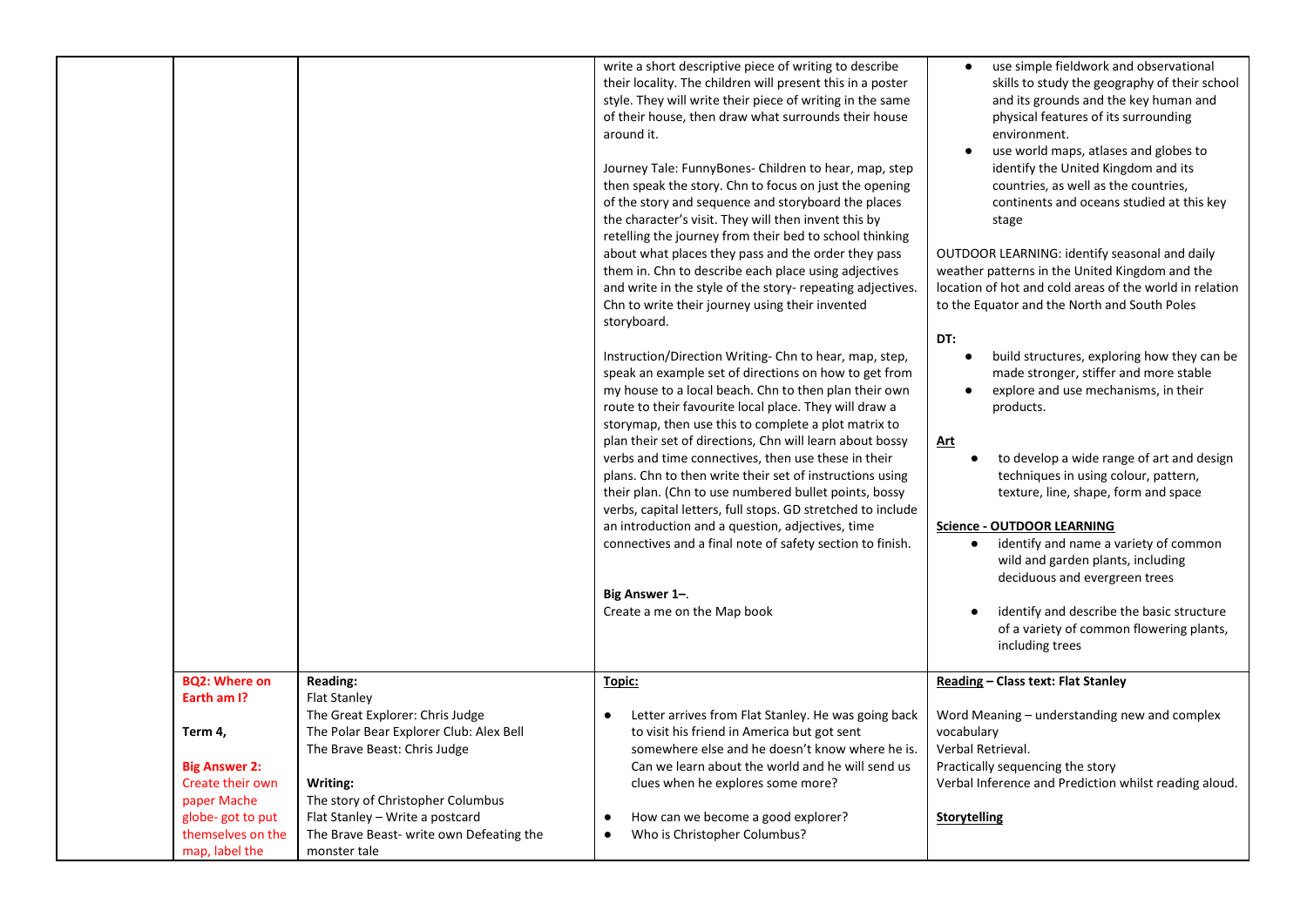| continents. Chn to<br><b>Literacy Shed:</b><br>your own flat Stanley. Do we know anyone that<br>direction, starting and finishing in the right<br>add family and<br>https://www.literacyshed.com/23-degrees-5-<br>place. (cursive - kicks and flicks).<br>lives in another place in the world that we can<br>friends that live in<br>minutes.html<br>send him too?<br>I use the suffixes -ing, -ed, -er and -est<br>other parts of the<br>Write some diaries from an explorer's point of<br>If you could go anywhere in the world where<br>where no change is needed in the root<br>$\bullet$<br>world onto the<br>view, they could be fictional or real<br>would you go?<br>words.<br>I write from memory simple dictated<br>globe.<br>$\bullet$<br>The 5 oceans of the world<br>GPS:<br>sentences including the words taught so<br>$\bullet$<br>Is Flat Stanley near an ocean?<br>Conjunctions- and<br>far.<br><b>Capital Letters</b><br>I can plan my writing by saying what I am<br>$\bullet$<br>The 7 continents of the world?<br><b>Word Classes</b><br>going to write about.<br>$\bullet$<br>Exclamation and question marks<br>Hot continents and the Equator<br>(Build a sentence).<br>$\bullet$<br>$\bullet$<br>I can read my own writing aloud so it can<br>Suffixes- ing, ed, er and est where no change is<br>$\bullet$<br>needed in the root words<br>be heard by others and to check for sense.<br>Cold continents and how the world looks from<br>$\bullet$<br>I use 'and' to join ideas within a sentence.<br>space.<br>$\bullet$<br>I begin to use other punctuation such as<br>Geography:<br>$\bullet$<br>Explore different maps of the world<br>exclamation and question marks.<br>Continents and oceans<br>$\bullet$<br>I use a full stop accurately.<br><b>Using Maps</b><br>$\bullet$<br>Find these places on the map and match the<br>$\bullet$<br>correct landmark.<br>Science:<br>Weather<br><b>GPS</b><br>i.<br>using the spelling rule for adding -s or -es<br>Storytelling<br>Life Skills:<br>The story of Christopher Columbus- Children to hear,<br>as the plural marker for nouns and the<br>I know the four seasons and can name<br>map, step, speak the story. Chn to work in MA groups<br>third person singular marker for verbs<br>characteristics of this time of year. . I can name<br>and use drama to act out the key events in the story<br>using the prefix un-<br>ii.<br>and sequence them into the correct order. Chn to plan<br>iii.<br>places that are near and places that are far<br>using -ing, -ed, -er and -est where no<br>away. (geography)<br>a retell of the story using a plot matrix.<br>change is needed in the spelling of root<br>words<br>Flat Stanley Postcard- Chn to learn about Flat Stanley<br>and listen to it being read to them as class reader.<br>Children to receive a letter from Flat Stanley about his<br>Geography<br>time in California. Chn to use clues in the pictures to<br>name and locate the world's 7 continents<br>predict what it is like in California. Then, chn to<br>and 5 oceans<br>research a place of their own and invent and plan their<br>use simple compass directions (North,<br>own postcard about that place.<br>$\bullet$<br>South, East and West) and locational and<br>directional language to describe the | oceans and | $\bullet$ | How do we travel around the world now? Create | $\bullet$ | I form lower case letters in the correct      |
|--------------------------------------------------------------------------------------------------------------------------------------------------------------------------------------------------------------------------------------------------------------------------------------------------------------------------------------------------------------------------------------------------------------------------------------------------------------------------------------------------------------------------------------------------------------------------------------------------------------------------------------------------------------------------------------------------------------------------------------------------------------------------------------------------------------------------------------------------------------------------------------------------------------------------------------------------------------------------------------------------------------------------------------------------------------------------------------------------------------------------------------------------------------------------------------------------------------------------------------------------------------------------------------------------------------------------------------------------------------------------------------------------------------------------------------------------------------------------------------------------------------------------------------------------------------------------------------------------------------------------------------------------------------------------------------------------------------------------------------------------------------------------------------------------------------------------------------------------------------------------------------------------------------------------------------------------------------------------------------------------------------------------------------------------------------------------------------------------------------------------------------------------------------------------------------------------------------------------------------------------------------------------------------------------------------------------------------------------------------------------------------------------------------------------------------------------------------------------------------------------------------------------------------------------------------------------------------------------------------------------------------------------------------------------------------------------------------------------------------------------------------------------------------------------------------------------------------------------------------------------------------------------------------------------------------------------------------------------------------------------------------------------------------------------------------------------------------------------------------------------------------------------------------------------------------------------------------------------------------------------------------------------------------------------------------------|------------|-----------|-----------------------------------------------|-----------|-----------------------------------------------|
|                                                                                                                                                                                                                                                                                                                                                                                                                                                                                                                                                                                                                                                                                                                                                                                                                                                                                                                                                                                                                                                                                                                                                                                                                                                                                                                                                                                                                                                                                                                                                                                                                                                                                                                                                                                                                                                                                                                                                                                                                                                                                                                                                                                                                                                                                                                                                                                                                                                                                                                                                                                                                                                                                                                                                                                                                                                                                                                                                                                                                                                                                                                                                                                                                                                                                                                    |            |           |                                               |           |                                               |
|                                                                                                                                                                                                                                                                                                                                                                                                                                                                                                                                                                                                                                                                                                                                                                                                                                                                                                                                                                                                                                                                                                                                                                                                                                                                                                                                                                                                                                                                                                                                                                                                                                                                                                                                                                                                                                                                                                                                                                                                                                                                                                                                                                                                                                                                                                                                                                                                                                                                                                                                                                                                                                                                                                                                                                                                                                                                                                                                                                                                                                                                                                                                                                                                                                                                                                                    |            |           |                                               |           |                                               |
|                                                                                                                                                                                                                                                                                                                                                                                                                                                                                                                                                                                                                                                                                                                                                                                                                                                                                                                                                                                                                                                                                                                                                                                                                                                                                                                                                                                                                                                                                                                                                                                                                                                                                                                                                                                                                                                                                                                                                                                                                                                                                                                                                                                                                                                                                                                                                                                                                                                                                                                                                                                                                                                                                                                                                                                                                                                                                                                                                                                                                                                                                                                                                                                                                                                                                                                    |            |           |                                               |           |                                               |
|                                                                                                                                                                                                                                                                                                                                                                                                                                                                                                                                                                                                                                                                                                                                                                                                                                                                                                                                                                                                                                                                                                                                                                                                                                                                                                                                                                                                                                                                                                                                                                                                                                                                                                                                                                                                                                                                                                                                                                                                                                                                                                                                                                                                                                                                                                                                                                                                                                                                                                                                                                                                                                                                                                                                                                                                                                                                                                                                                                                                                                                                                                                                                                                                                                                                                                                    |            |           |                                               |           |                                               |
|                                                                                                                                                                                                                                                                                                                                                                                                                                                                                                                                                                                                                                                                                                                                                                                                                                                                                                                                                                                                                                                                                                                                                                                                                                                                                                                                                                                                                                                                                                                                                                                                                                                                                                                                                                                                                                                                                                                                                                                                                                                                                                                                                                                                                                                                                                                                                                                                                                                                                                                                                                                                                                                                                                                                                                                                                                                                                                                                                                                                                                                                                                                                                                                                                                                                                                                    |            |           |                                               |           |                                               |
|                                                                                                                                                                                                                                                                                                                                                                                                                                                                                                                                                                                                                                                                                                                                                                                                                                                                                                                                                                                                                                                                                                                                                                                                                                                                                                                                                                                                                                                                                                                                                                                                                                                                                                                                                                                                                                                                                                                                                                                                                                                                                                                                                                                                                                                                                                                                                                                                                                                                                                                                                                                                                                                                                                                                                                                                                                                                                                                                                                                                                                                                                                                                                                                                                                                                                                                    |            |           |                                               |           |                                               |
|                                                                                                                                                                                                                                                                                                                                                                                                                                                                                                                                                                                                                                                                                                                                                                                                                                                                                                                                                                                                                                                                                                                                                                                                                                                                                                                                                                                                                                                                                                                                                                                                                                                                                                                                                                                                                                                                                                                                                                                                                                                                                                                                                                                                                                                                                                                                                                                                                                                                                                                                                                                                                                                                                                                                                                                                                                                                                                                                                                                                                                                                                                                                                                                                                                                                                                                    |            |           |                                               |           |                                               |
|                                                                                                                                                                                                                                                                                                                                                                                                                                                                                                                                                                                                                                                                                                                                                                                                                                                                                                                                                                                                                                                                                                                                                                                                                                                                                                                                                                                                                                                                                                                                                                                                                                                                                                                                                                                                                                                                                                                                                                                                                                                                                                                                                                                                                                                                                                                                                                                                                                                                                                                                                                                                                                                                                                                                                                                                                                                                                                                                                                                                                                                                                                                                                                                                                                                                                                                    |            |           |                                               |           |                                               |
|                                                                                                                                                                                                                                                                                                                                                                                                                                                                                                                                                                                                                                                                                                                                                                                                                                                                                                                                                                                                                                                                                                                                                                                                                                                                                                                                                                                                                                                                                                                                                                                                                                                                                                                                                                                                                                                                                                                                                                                                                                                                                                                                                                                                                                                                                                                                                                                                                                                                                                                                                                                                                                                                                                                                                                                                                                                                                                                                                                                                                                                                                                                                                                                                                                                                                                                    |            |           |                                               |           |                                               |
|                                                                                                                                                                                                                                                                                                                                                                                                                                                                                                                                                                                                                                                                                                                                                                                                                                                                                                                                                                                                                                                                                                                                                                                                                                                                                                                                                                                                                                                                                                                                                                                                                                                                                                                                                                                                                                                                                                                                                                                                                                                                                                                                                                                                                                                                                                                                                                                                                                                                                                                                                                                                                                                                                                                                                                                                                                                                                                                                                                                                                                                                                                                                                                                                                                                                                                                    |            |           |                                               |           |                                               |
|                                                                                                                                                                                                                                                                                                                                                                                                                                                                                                                                                                                                                                                                                                                                                                                                                                                                                                                                                                                                                                                                                                                                                                                                                                                                                                                                                                                                                                                                                                                                                                                                                                                                                                                                                                                                                                                                                                                                                                                                                                                                                                                                                                                                                                                                                                                                                                                                                                                                                                                                                                                                                                                                                                                                                                                                                                                                                                                                                                                                                                                                                                                                                                                                                                                                                                                    |            |           |                                               |           |                                               |
|                                                                                                                                                                                                                                                                                                                                                                                                                                                                                                                                                                                                                                                                                                                                                                                                                                                                                                                                                                                                                                                                                                                                                                                                                                                                                                                                                                                                                                                                                                                                                                                                                                                                                                                                                                                                                                                                                                                                                                                                                                                                                                                                                                                                                                                                                                                                                                                                                                                                                                                                                                                                                                                                                                                                                                                                                                                                                                                                                                                                                                                                                                                                                                                                                                                                                                                    |            |           |                                               |           |                                               |
|                                                                                                                                                                                                                                                                                                                                                                                                                                                                                                                                                                                                                                                                                                                                                                                                                                                                                                                                                                                                                                                                                                                                                                                                                                                                                                                                                                                                                                                                                                                                                                                                                                                                                                                                                                                                                                                                                                                                                                                                                                                                                                                                                                                                                                                                                                                                                                                                                                                                                                                                                                                                                                                                                                                                                                                                                                                                                                                                                                                                                                                                                                                                                                                                                                                                                                                    |            |           |                                               |           |                                               |
|                                                                                                                                                                                                                                                                                                                                                                                                                                                                                                                                                                                                                                                                                                                                                                                                                                                                                                                                                                                                                                                                                                                                                                                                                                                                                                                                                                                                                                                                                                                                                                                                                                                                                                                                                                                                                                                                                                                                                                                                                                                                                                                                                                                                                                                                                                                                                                                                                                                                                                                                                                                                                                                                                                                                                                                                                                                                                                                                                                                                                                                                                                                                                                                                                                                                                                                    |            |           |                                               |           |                                               |
|                                                                                                                                                                                                                                                                                                                                                                                                                                                                                                                                                                                                                                                                                                                                                                                                                                                                                                                                                                                                                                                                                                                                                                                                                                                                                                                                                                                                                                                                                                                                                                                                                                                                                                                                                                                                                                                                                                                                                                                                                                                                                                                                                                                                                                                                                                                                                                                                                                                                                                                                                                                                                                                                                                                                                                                                                                                                                                                                                                                                                                                                                                                                                                                                                                                                                                                    |            |           |                                               |           |                                               |
|                                                                                                                                                                                                                                                                                                                                                                                                                                                                                                                                                                                                                                                                                                                                                                                                                                                                                                                                                                                                                                                                                                                                                                                                                                                                                                                                                                                                                                                                                                                                                                                                                                                                                                                                                                                                                                                                                                                                                                                                                                                                                                                                                                                                                                                                                                                                                                                                                                                                                                                                                                                                                                                                                                                                                                                                                                                                                                                                                                                                                                                                                                                                                                                                                                                                                                                    |            |           |                                               |           |                                               |
|                                                                                                                                                                                                                                                                                                                                                                                                                                                                                                                                                                                                                                                                                                                                                                                                                                                                                                                                                                                                                                                                                                                                                                                                                                                                                                                                                                                                                                                                                                                                                                                                                                                                                                                                                                                                                                                                                                                                                                                                                                                                                                                                                                                                                                                                                                                                                                                                                                                                                                                                                                                                                                                                                                                                                                                                                                                                                                                                                                                                                                                                                                                                                                                                                                                                                                                    |            |           |                                               |           |                                               |
|                                                                                                                                                                                                                                                                                                                                                                                                                                                                                                                                                                                                                                                                                                                                                                                                                                                                                                                                                                                                                                                                                                                                                                                                                                                                                                                                                                                                                                                                                                                                                                                                                                                                                                                                                                                                                                                                                                                                                                                                                                                                                                                                                                                                                                                                                                                                                                                                                                                                                                                                                                                                                                                                                                                                                                                                                                                                                                                                                                                                                                                                                                                                                                                                                                                                                                                    |            |           |                                               |           |                                               |
|                                                                                                                                                                                                                                                                                                                                                                                                                                                                                                                                                                                                                                                                                                                                                                                                                                                                                                                                                                                                                                                                                                                                                                                                                                                                                                                                                                                                                                                                                                                                                                                                                                                                                                                                                                                                                                                                                                                                                                                                                                                                                                                                                                                                                                                                                                                                                                                                                                                                                                                                                                                                                                                                                                                                                                                                                                                                                                                                                                                                                                                                                                                                                                                                                                                                                                                    |            |           |                                               |           |                                               |
|                                                                                                                                                                                                                                                                                                                                                                                                                                                                                                                                                                                                                                                                                                                                                                                                                                                                                                                                                                                                                                                                                                                                                                                                                                                                                                                                                                                                                                                                                                                                                                                                                                                                                                                                                                                                                                                                                                                                                                                                                                                                                                                                                                                                                                                                                                                                                                                                                                                                                                                                                                                                                                                                                                                                                                                                                                                                                                                                                                                                                                                                                                                                                                                                                                                                                                                    |            |           |                                               |           |                                               |
|                                                                                                                                                                                                                                                                                                                                                                                                                                                                                                                                                                                                                                                                                                                                                                                                                                                                                                                                                                                                                                                                                                                                                                                                                                                                                                                                                                                                                                                                                                                                                                                                                                                                                                                                                                                                                                                                                                                                                                                                                                                                                                                                                                                                                                                                                                                                                                                                                                                                                                                                                                                                                                                                                                                                                                                                                                                                                                                                                                                                                                                                                                                                                                                                                                                                                                                    |            |           |                                               |           |                                               |
|                                                                                                                                                                                                                                                                                                                                                                                                                                                                                                                                                                                                                                                                                                                                                                                                                                                                                                                                                                                                                                                                                                                                                                                                                                                                                                                                                                                                                                                                                                                                                                                                                                                                                                                                                                                                                                                                                                                                                                                                                                                                                                                                                                                                                                                                                                                                                                                                                                                                                                                                                                                                                                                                                                                                                                                                                                                                                                                                                                                                                                                                                                                                                                                                                                                                                                                    |            |           |                                               |           |                                               |
|                                                                                                                                                                                                                                                                                                                                                                                                                                                                                                                                                                                                                                                                                                                                                                                                                                                                                                                                                                                                                                                                                                                                                                                                                                                                                                                                                                                                                                                                                                                                                                                                                                                                                                                                                                                                                                                                                                                                                                                                                                                                                                                                                                                                                                                                                                                                                                                                                                                                                                                                                                                                                                                                                                                                                                                                                                                                                                                                                                                                                                                                                                                                                                                                                                                                                                                    |            |           |                                               |           |                                               |
|                                                                                                                                                                                                                                                                                                                                                                                                                                                                                                                                                                                                                                                                                                                                                                                                                                                                                                                                                                                                                                                                                                                                                                                                                                                                                                                                                                                                                                                                                                                                                                                                                                                                                                                                                                                                                                                                                                                                                                                                                                                                                                                                                                                                                                                                                                                                                                                                                                                                                                                                                                                                                                                                                                                                                                                                                                                                                                                                                                                                                                                                                                                                                                                                                                                                                                                    |            |           |                                               |           |                                               |
|                                                                                                                                                                                                                                                                                                                                                                                                                                                                                                                                                                                                                                                                                                                                                                                                                                                                                                                                                                                                                                                                                                                                                                                                                                                                                                                                                                                                                                                                                                                                                                                                                                                                                                                                                                                                                                                                                                                                                                                                                                                                                                                                                                                                                                                                                                                                                                                                                                                                                                                                                                                                                                                                                                                                                                                                                                                                                                                                                                                                                                                                                                                                                                                                                                                                                                                    |            |           |                                               |           |                                               |
|                                                                                                                                                                                                                                                                                                                                                                                                                                                                                                                                                                                                                                                                                                                                                                                                                                                                                                                                                                                                                                                                                                                                                                                                                                                                                                                                                                                                                                                                                                                                                                                                                                                                                                                                                                                                                                                                                                                                                                                                                                                                                                                                                                                                                                                                                                                                                                                                                                                                                                                                                                                                                                                                                                                                                                                                                                                                                                                                                                                                                                                                                                                                                                                                                                                                                                                    |            |           |                                               |           |                                               |
|                                                                                                                                                                                                                                                                                                                                                                                                                                                                                                                                                                                                                                                                                                                                                                                                                                                                                                                                                                                                                                                                                                                                                                                                                                                                                                                                                                                                                                                                                                                                                                                                                                                                                                                                                                                                                                                                                                                                                                                                                                                                                                                                                                                                                                                                                                                                                                                                                                                                                                                                                                                                                                                                                                                                                                                                                                                                                                                                                                                                                                                                                                                                                                                                                                                                                                                    |            |           |                                               |           |                                               |
|                                                                                                                                                                                                                                                                                                                                                                                                                                                                                                                                                                                                                                                                                                                                                                                                                                                                                                                                                                                                                                                                                                                                                                                                                                                                                                                                                                                                                                                                                                                                                                                                                                                                                                                                                                                                                                                                                                                                                                                                                                                                                                                                                                                                                                                                                                                                                                                                                                                                                                                                                                                                                                                                                                                                                                                                                                                                                                                                                                                                                                                                                                                                                                                                                                                                                                                    |            |           |                                               |           |                                               |
|                                                                                                                                                                                                                                                                                                                                                                                                                                                                                                                                                                                                                                                                                                                                                                                                                                                                                                                                                                                                                                                                                                                                                                                                                                                                                                                                                                                                                                                                                                                                                                                                                                                                                                                                                                                                                                                                                                                                                                                                                                                                                                                                                                                                                                                                                                                                                                                                                                                                                                                                                                                                                                                                                                                                                                                                                                                                                                                                                                                                                                                                                                                                                                                                                                                                                                                    |            |           |                                               |           |                                               |
|                                                                                                                                                                                                                                                                                                                                                                                                                                                                                                                                                                                                                                                                                                                                                                                                                                                                                                                                                                                                                                                                                                                                                                                                                                                                                                                                                                                                                                                                                                                                                                                                                                                                                                                                                                                                                                                                                                                                                                                                                                                                                                                                                                                                                                                                                                                                                                                                                                                                                                                                                                                                                                                                                                                                                                                                                                                                                                                                                                                                                                                                                                                                                                                                                                                                                                                    |            |           |                                               |           |                                               |
|                                                                                                                                                                                                                                                                                                                                                                                                                                                                                                                                                                                                                                                                                                                                                                                                                                                                                                                                                                                                                                                                                                                                                                                                                                                                                                                                                                                                                                                                                                                                                                                                                                                                                                                                                                                                                                                                                                                                                                                                                                                                                                                                                                                                                                                                                                                                                                                                                                                                                                                                                                                                                                                                                                                                                                                                                                                                                                                                                                                                                                                                                                                                                                                                                                                                                                                    |            |           |                                               |           |                                               |
|                                                                                                                                                                                                                                                                                                                                                                                                                                                                                                                                                                                                                                                                                                                                                                                                                                                                                                                                                                                                                                                                                                                                                                                                                                                                                                                                                                                                                                                                                                                                                                                                                                                                                                                                                                                                                                                                                                                                                                                                                                                                                                                                                                                                                                                                                                                                                                                                                                                                                                                                                                                                                                                                                                                                                                                                                                                                                                                                                                                                                                                                                                                                                                                                                                                                                                                    |            |           |                                               |           |                                               |
|                                                                                                                                                                                                                                                                                                                                                                                                                                                                                                                                                                                                                                                                                                                                                                                                                                                                                                                                                                                                                                                                                                                                                                                                                                                                                                                                                                                                                                                                                                                                                                                                                                                                                                                                                                                                                                                                                                                                                                                                                                                                                                                                                                                                                                                                                                                                                                                                                                                                                                                                                                                                                                                                                                                                                                                                                                                                                                                                                                                                                                                                                                                                                                                                                                                                                                                    |            |           |                                               |           |                                               |
| location of features and routes on a map<br><b>Big Answer 2-</b>                                                                                                                                                                                                                                                                                                                                                                                                                                                                                                                                                                                                                                                                                                                                                                                                                                                                                                                                                                                                                                                                                                                                                                                                                                                                                                                                                                                                                                                                                                                                                                                                                                                                                                                                                                                                                                                                                                                                                                                                                                                                                                                                                                                                                                                                                                                                                                                                                                                                                                                                                                                                                                                                                                                                                                                                                                                                                                                                                                                                                                                                                                                                                                                                                                                   |            |           |                                               |           |                                               |
| Create their own paper Mache globe- got to put<br>themselves on the map, label the oceans and<br>use aerial photographs and plan                                                                                                                                                                                                                                                                                                                                                                                                                                                                                                                                                                                                                                                                                                                                                                                                                                                                                                                                                                                                                                                                                                                                                                                                                                                                                                                                                                                                                                                                                                                                                                                                                                                                                                                                                                                                                                                                                                                                                                                                                                                                                                                                                                                                                                                                                                                                                                                                                                                                                                                                                                                                                                                                                                                                                                                                                                                                                                                                                                                                                                                                                                                                                                                   |            |           |                                               |           |                                               |
| continents. Chn to add family and friends that live in<br>perspectives to recognise landmarks and                                                                                                                                                                                                                                                                                                                                                                                                                                                                                                                                                                                                                                                                                                                                                                                                                                                                                                                                                                                                                                                                                                                                                                                                                                                                                                                                                                                                                                                                                                                                                                                                                                                                                                                                                                                                                                                                                                                                                                                                                                                                                                                                                                                                                                                                                                                                                                                                                                                                                                                                                                                                                                                                                                                                                                                                                                                                                                                                                                                                                                                                                                                                                                                                                  |            |           |                                               |           |                                               |
| other parts of the world onto the globe.<br>basic human and physical features; devise                                                                                                                                                                                                                                                                                                                                                                                                                                                                                                                                                                                                                                                                                                                                                                                                                                                                                                                                                                                                                                                                                                                                                                                                                                                                                                                                                                                                                                                                                                                                                                                                                                                                                                                                                                                                                                                                                                                                                                                                                                                                                                                                                                                                                                                                                                                                                                                                                                                                                                                                                                                                                                                                                                                                                                                                                                                                                                                                                                                                                                                                                                                                                                                                                              |            |           |                                               |           |                                               |
| a simple map; and use and construct basic                                                                                                                                                                                                                                                                                                                                                                                                                                                                                                                                                                                                                                                                                                                                                                                                                                                                                                                                                                                                                                                                                                                                                                                                                                                                                                                                                                                                                                                                                                                                                                                                                                                                                                                                                                                                                                                                                                                                                                                                                                                                                                                                                                                                                                                                                                                                                                                                                                                                                                                                                                                                                                                                                                                                                                                                                                                                                                                                                                                                                                                                                                                                                                                                                                                                          |            |           |                                               |           |                                               |
| symbols in a key                                                                                                                                                                                                                                                                                                                                                                                                                                                                                                                                                                                                                                                                                                                                                                                                                                                                                                                                                                                                                                                                                                                                                                                                                                                                                                                                                                                                                                                                                                                                                                                                                                                                                                                                                                                                                                                                                                                                                                                                                                                                                                                                                                                                                                                                                                                                                                                                                                                                                                                                                                                                                                                                                                                                                                                                                                                                                                                                                                                                                                                                                                                                                                                                                                                                                                   |            |           |                                               |           |                                               |
| use simple fieldwork and observational<br>$\bullet$                                                                                                                                                                                                                                                                                                                                                                                                                                                                                                                                                                                                                                                                                                                                                                                                                                                                                                                                                                                                                                                                                                                                                                                                                                                                                                                                                                                                                                                                                                                                                                                                                                                                                                                                                                                                                                                                                                                                                                                                                                                                                                                                                                                                                                                                                                                                                                                                                                                                                                                                                                                                                                                                                                                                                                                                                                                                                                                                                                                                                                                                                                                                                                                                                                                                |            |           |                                               |           |                                               |
|                                                                                                                                                                                                                                                                                                                                                                                                                                                                                                                                                                                                                                                                                                                                                                                                                                                                                                                                                                                                                                                                                                                                                                                                                                                                                                                                                                                                                                                                                                                                                                                                                                                                                                                                                                                                                                                                                                                                                                                                                                                                                                                                                                                                                                                                                                                                                                                                                                                                                                                                                                                                                                                                                                                                                                                                                                                                                                                                                                                                                                                                                                                                                                                                                                                                                                                    |            |           |                                               |           | skills to study the geography of their school |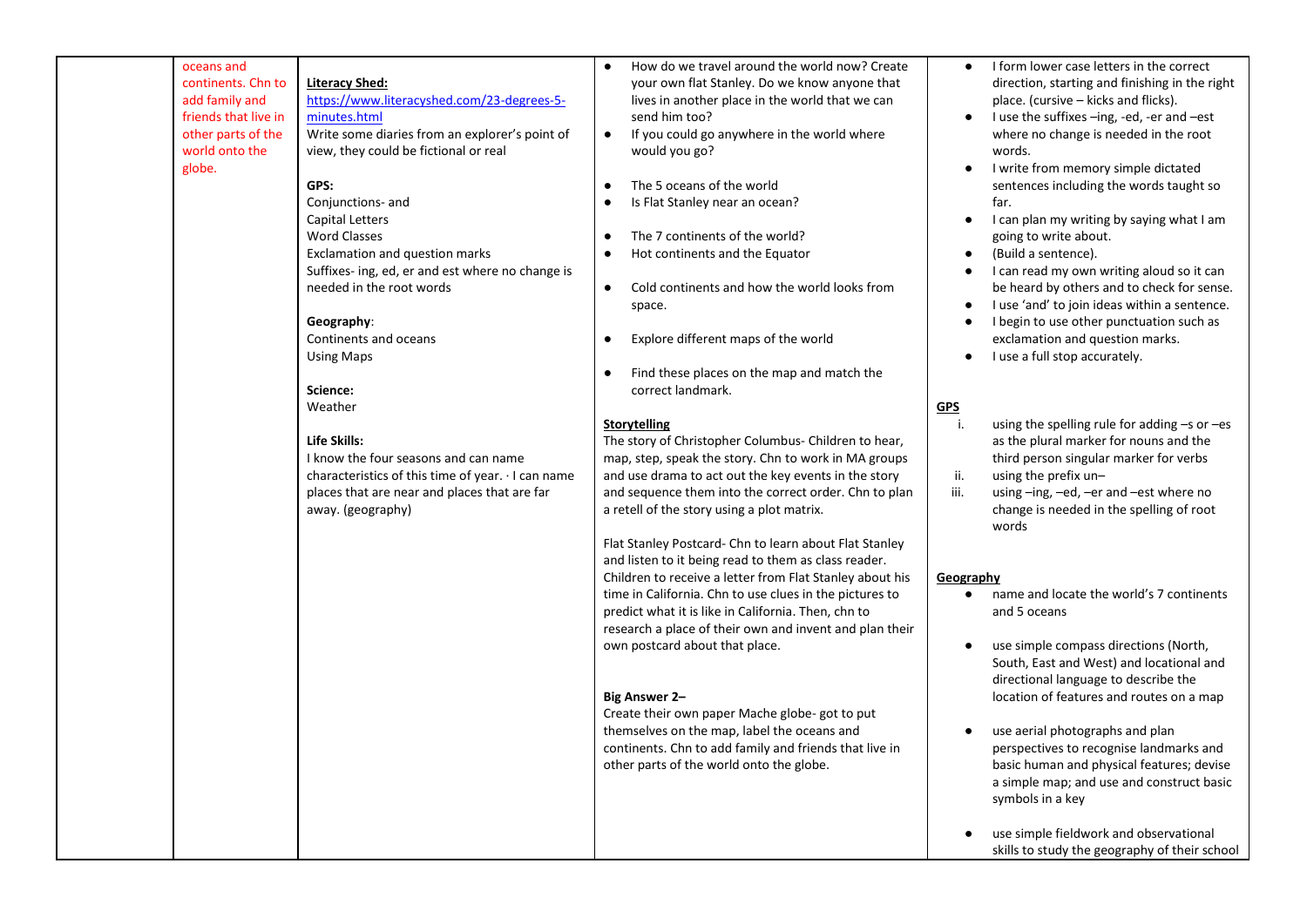|                                                                                                                                                                          |                                                                                                                                                                                                       |                                                                                                                                                                                                                                                                                                                                    | and its grounds and the key human and<br>physical features of its surrounding                                                                                                                                                                                                                                                                                                                                                                                                                                                                                                     |
|--------------------------------------------------------------------------------------------------------------------------------------------------------------------------|-------------------------------------------------------------------------------------------------------------------------------------------------------------------------------------------------------|------------------------------------------------------------------------------------------------------------------------------------------------------------------------------------------------------------------------------------------------------------------------------------------------------------------------------------|-----------------------------------------------------------------------------------------------------------------------------------------------------------------------------------------------------------------------------------------------------------------------------------------------------------------------------------------------------------------------------------------------------------------------------------------------------------------------------------------------------------------------------------------------------------------------------------|
| <b>BO3: Where is</b><br>Africa and is it<br>different to<br>where I live?<br>Term 4, 3 weeks<br><b>Big Answer 3:</b><br>Create two<br>posters-Draw all<br>the things you | <b>Reading: Handa's Surprise</b><br>Writing:<br>Innovate Handa's Surprise.<br>Literacy Shed:<br>https://www.literacyshed.com/catchit.html<br>How would you help the Meerkats?<br>GPS:<br>Conjunctions | Topic:<br>Where is Africa, its surrounding oceans and<br>the equator using a map and/or globe.<br>Use world maps to Find out where Africa is<br>$\bullet$<br>and how many countries is has. Map work<br>All about Kenya.- Learn about Kenya and<br>$\bullet$<br>where it is in Africa.                                             | environment.<br><b>History</b><br>the lives of significant individuals in the past who<br>have contributed to national and international<br>achievements. Some should be used to compare<br>aspects of life in different periods<br>Life Skills/PSHE<br>Reading - class text: Handa's Surprise<br>Lila and the Secret of Rain<br>David Conway & Jude Daly<br>All Aboard for the Bobo Road<br>Stephen Davies & Christopher Corr<br>The Ugly Five - Julia Donaldson<br>Word Meaning – understanding new and complex<br>vocabulary<br>Verbal Retrieval questions as English Starters |
| know about Africa<br>and all the things                                                                                                                                  | Capital Letters<br><b>Word Classes</b>                                                                                                                                                                | Similarities and Differences<br>Exploring food - Writes/draw a food recipe<br>$\bullet$                                                                                                                                                                                                                                            | Practically sequencing the story<br>Verbal Inference and Prediction whilst reading aloud.                                                                                                                                                                                                                                                                                                                                                                                                                                                                                         |
| you know about<br>where you live.                                                                                                                                        | Plurals<br>Geography:<br>Comparing the England and Kenya                                                                                                                                              | for a traditional Kenyan meal.<br>Create your own African Dance.                                                                                                                                                                                                                                                                   | <b>Storytelling</b><br>I form lower case letters in the correct<br>$\bullet$<br>direction, starting and finishing in the right                                                                                                                                                                                                                                                                                                                                                                                                                                                    |
|                                                                                                                                                                          | Science:<br>Weather                                                                                                                                                                                   | Weather Chart. Track the weather for a week<br>in Kenya and the UK, What did you find out?<br>Kenyan Home - Create your own African<br>$\bullet$                                                                                                                                                                                   | place. (cursive – kicks and flicks).<br>I use the suffixes -ing, -ed, -er and -est<br>where no change is needed in the root<br>words.                                                                                                                                                                                                                                                                                                                                                                                                                                             |
|                                                                                                                                                                          | Life skills<br>I know the four seasons and can name<br>characteristics of this time of year. I can name<br>places that are near and places that are far<br>away. (geography)                          | home from natural resources.<br>Animals in the Uk and Africa – Sorting.<br>٠<br>Retell a traditional African tale - Can you<br>$\bullet$<br>think of an English traditional tale?<br><b>Big Answer 3:</b><br>Create two posters- Draw all the things you know<br>about Africa and all the things you know about where<br>you live. | I write from memory simple dictated<br>sentences including the words taught so<br>far.<br>I can plan my writing by saying what I am<br>$\bullet$<br>going to write about.<br>(Build a sentence).<br>$\bullet$<br>I can read my own writing aloud so it can<br>$\bullet$<br>be heard by others and to check for sense.<br>I use 'and' to join ideas within a sentence.<br>$\bullet$<br>I begin to use other punctuation such as<br>$\bullet$<br>exclamation and question marks.<br>I use a full stop accurately.<br>$\bullet$                                                      |
|                                                                                                                                                                          |                                                                                                                                                                                                       |                                                                                                                                                                                                                                                                                                                                    | <b>GPS</b>                                                                                                                                                                                                                                                                                                                                                                                                                                                                                                                                                                        |